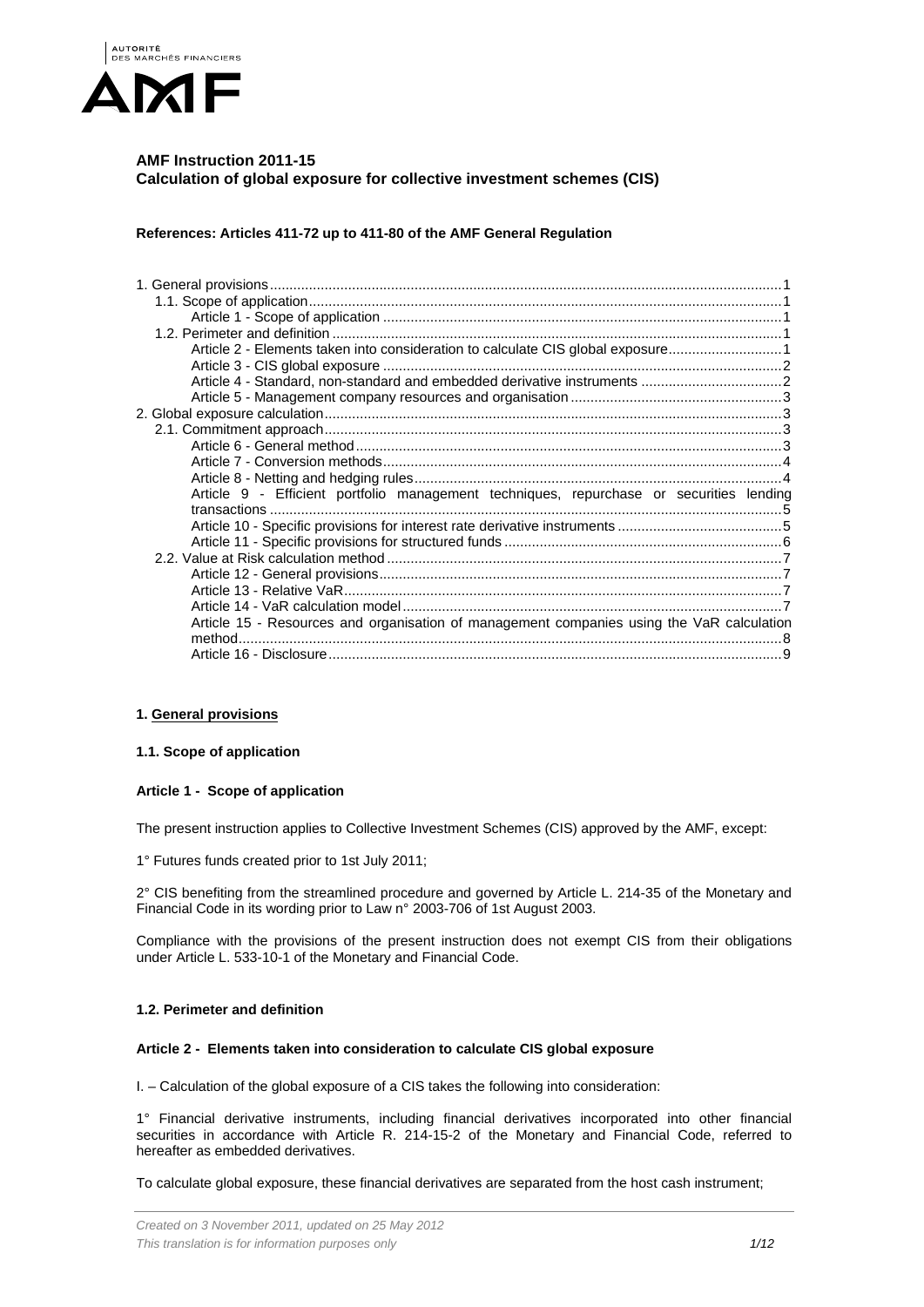

2° Techniques and instruments including repurchase agreements or securities lending operations in order to generate additional leverage or exposure to market risk;

3° For CIS with streamlined investment rules, cash borrowing.

## <span id="page-1-0"></span>**Article 3 - CIS global exposure**

In accordance with Article R. 214-30, clause 1 of the Monetary and Financial Code, a CIS should ensure that its global exposure to financial derivative instruments does not exceed the net asset value of its portfolio.

In accordance with Article R. 214-85, paragraph II of the Monetary and Financial Code, the limit referred to in R. 214-30 is increased to three times net asset value for CIS with streamlined investment rules.

In accordance with Article 411-72 of the AMF General Regulation, the global exposure calculation must be carried out at least daily and the limits on global exposure must be complied with on an ongoing basis. Depending on the investment strategy being pursued and where necessary, intra-day global exposure calculations must also be carried out.

#### <span id="page-1-1"></span>**Article 4 - Standard, non-standard and embedded derivative instruments**

I. – The following non-exhaustive list of derivatives may be considered standard derivatives:

1° Futures and forwards on financial instruments, currency, interest rates and indices;

2° Plain vanilla options (bought/sold puts and calls);

3° Swaps: fixed for floating rate, fixed for fixed rate, floating for floating rate, and inflation and currency swaps;

4° Total Return swaps by which two parties exchange cash flows representing, for the protection seller, the return on the asset plus any appreciation in the asset and, for the protection buyer, periodic payments plus any depreciation of the asset;

5° Futures transferring single-name credit risk (derivatives such as single-name credit default swaps);

6° Derivatives with payment of a difference, such as Contracts For Differences, enabling the exchange, at contract maturity, of the current value of an asset against the initial value of the same asset. The seller pays the buyer the difference between the initial value and current value of the asset without the underlying asset being bought or sold;

7° Warrants which entitle but do not oblige the holder to buy or sell a given amount of a specific security at a price set in advance, at the maturity date of the warrant or at any time up to that date;

8° Rights to subscribe to stock allowing the investor, over a given period, to subscribe to another security in a quantity and at a price set in advance.

Standard derivatives shall be deemed to exclude the non-standard derivatives mentioned in III.

II. – The financial instruments referred to in the current Article L. 211-1, paragraph II, clauses 1 and 2 and money market instruments hosting a derivative are referred to hereafter as embedded derivatives. The following non-exhaustive list of derivatives may be considered financial instruments with embedded derivatives:

1° Convertible bonds;

2° Credit linked notes;

3° Partly paid securities, on which only part of the capital amount and any premium due has been paid. The outstanding amounts are payable at a time chosen by the company issuing the securities;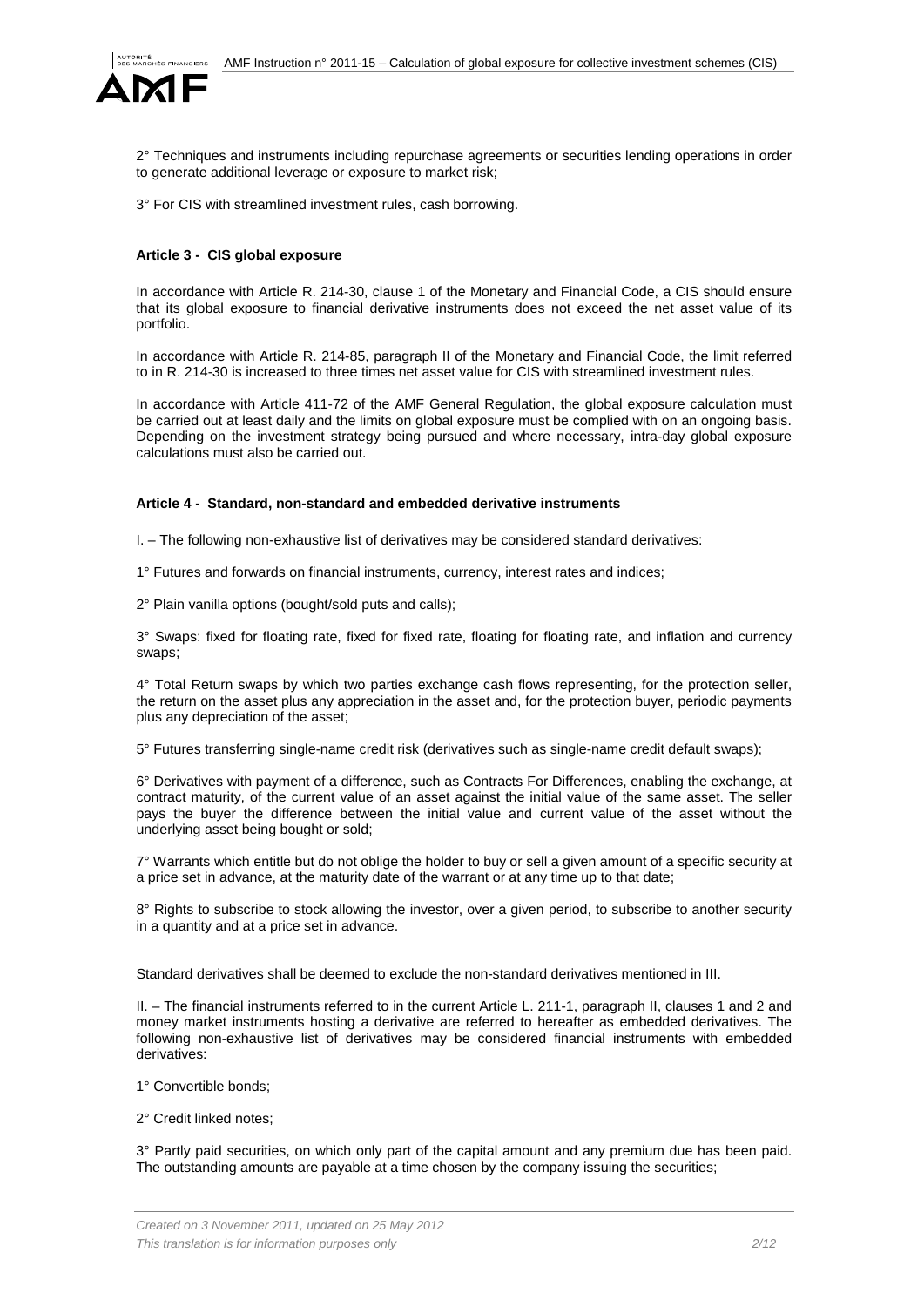

4° Warrants, which entitle but do not oblige the holder to buy or sell a given amount of a specific security at a price set in advance, at the maturity date of the warrant or at any time up to that date;

5° Rights to subscribe to stock allowing the investor, over a given period, to subscribe to another security in a quantity and at a price set in advance.

III. - The following non-exhaustive list of derivatives may be considered non-standard derivatives:

1° Digital or binary options paying a predetermined return if certain market conditions are fulfilled on expiry, and zero return otherwise;

2° Barrier options where the payoff depends on a set threshold being exceeded by the price of the underlying asset during the lifetime of the option;

3° Futures transferring credit risk other than single-name credit risk, for example credit derivatives such as First to Default Swaps;

4° Variance Swaps and Volatility Swaps are contracts that allow investors to gain exposure to the variance (squared volatility) or volatility respectively of an underlying asset and, in particular, to trade future realised volatility against current implied volatility.

#### <span id="page-2-0"></span>**Article 5 - Management company resources and organisation**

The use of a commitment approach or Value At Risk approach, referred to hereafter as the VaR approach, to calculate global exposure of a CIS does not exempt the company managing it from the requirement to establish appropriate internal risk management measures and limits.

### <span id="page-2-2"></span><span id="page-2-1"></span>**2. Global exposure calculation**

### **2.1. Commitment approach**

### <span id="page-2-3"></span>**Article 6 - General method**

I. - The commitment calculation must be based on an exact conversion of the financial derivative position into the market value of an equivalent position in the underlying asset of that derivative. This may be replaced by the notional value or the price of the futures contract where this is more conservative.

Only for non-standard derivatives, where it is not possible to convert the derivative into the market value or notional value of the equivalent underlying asset, an alternative conservative approach determined by the management company may be used, provided that the total amount of the derivatives represents a negligible portion of the CIS portfolio.

II. – The global exposure of a CIS determined using the commitment approach is calculated by the following method:

1° The management company calculates the commitment of each derivative individually;

2° It identifies netting and hedging arrangements. For each of these arrangements, it calculates a net commitment as follows:

- a) Gross commitment is equal to the sum of the commitments of the individual financial derivative instruments (including embedded derivatives) after derivative netting;
- b) If the netting or hedging arrangement involves security positions, the market value of security positions can be used to offset gross commitment;
- c) The absolute value of the resulting calculation is equal to net commitment.

3° It then calculates global exposure as the sum of: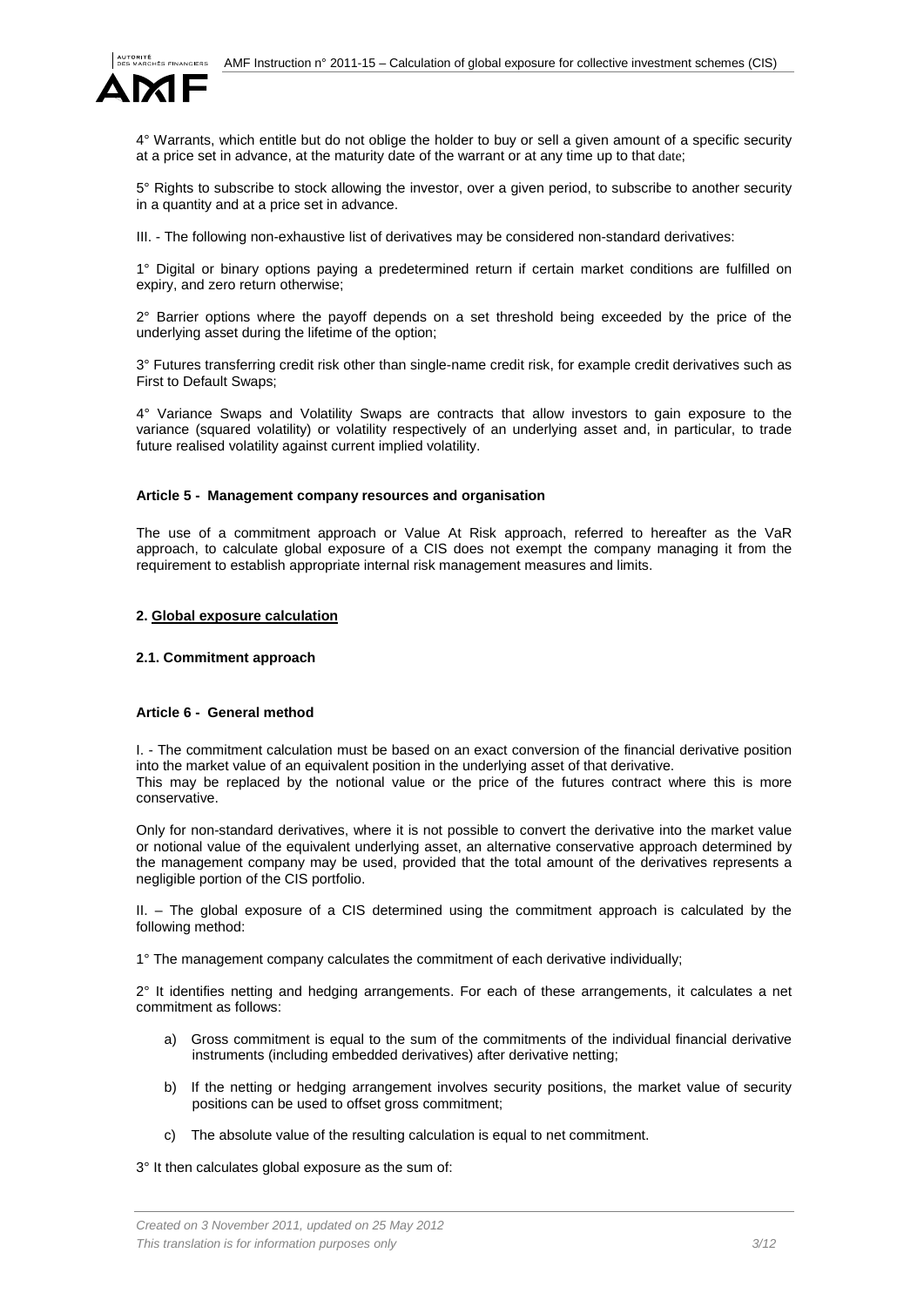

- a) The absolute value of the commitment of each individual derivative not involved in netting or hedging arrangements;
- b) The absolute value of each net commitment after the netting or hedging arrangements as described above;
- c) The sum of the absolute values of the commitment linked to Efficient Portfolio Management techniques, notably to techniques and instruments relating to eligible securities and money market instruments and to repurchasing or securities lending operations, as defined in Article R. 214-18 of the Monetary and Financial Code.

The commitment calculation for each financial derivative position should be converted to the base currency of the CIS using the spot rate.

Where any currency derivative has two legs that are not in the base currency of the fund, both legs must be taken into account separately in the commitment calculation.

## <span id="page-3-0"></span>**Article 7 - Conversion methods**

I. – Examples of commitment calculation methods by conversion into an equivalent position in the underlying asset for a non-exhaustive list of standard derivatives are set out in Annexe I.

II. - Examples of commitment calculation methods by conversion into an equivalent position in the underlying asset for a non-exhaustive list of embedded derivatives are set out in Annexe II.

III. - Examples of commitment calculation methods by conversion into an equivalent position in the underlying asset for a non-exhaustive list of non-standard derivatives are set out in Annexe III.

## <span id="page-3-1"></span>**Article 8 - Netting and hedging rules**

I. – The management company may net positions:

1° Between financial derivative instruments, provided they refer to the same underlying asset, even if the maturity date of the financial derivative instruments is different;

2° Between a financial derivative instrument whose underlying asset is a transferable security, money market instrument or collective investment scheme and that same corresponding underlying asset held in the portfolio.

 $II. - 1^\circ$  The management company may only take hedging arrangements into account when calculating global exposure if the said arrangements offset the risks linked to some assets and, in particular, if they comply with all the criteria below:

- a) there should be a verifiable reduction of risk at the CIS level;
- b) the risks linked to financial derivative instruments, i.e. general and specific risks if any, should be offset;
- c) the hedging arrangements should relate to the same asset class;
- d) the hedging arrangements remain efficient in stressed market conditions.

Investment strategies that aim to generate a return should not be considered as hedging arrangements.

Notwithstanding the above criteria, financial derivative instruments used for currency hedging purposes (i.e. that do not add any incremental exposure, leverage and/or other market risks) may be netted when calculating the global exposure of the CIS.

No market neutral or long/short investment strategies will be deemed to comply with all the criteria laid down above.

 $2^{\circ}$  If the management company uses a conservative calculation rather than an exact calculation of the commitment for each financial derivative instrument (i.e. exact conversion into the market value of the equivalent position in the underlying assets), hedging and netting arrangements cannot be taken into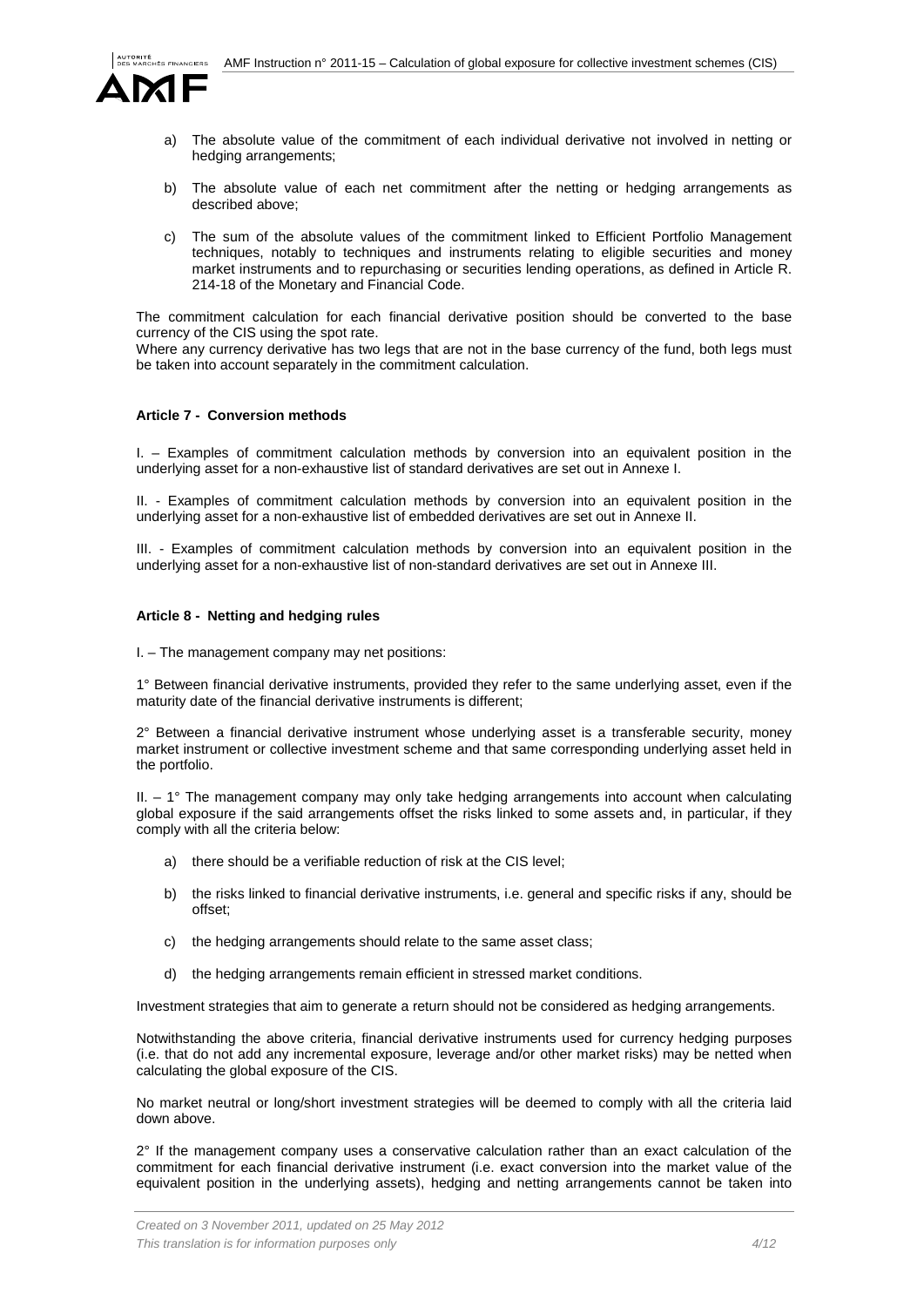

account to reduce commitment on the derivatives involved if it results in an underestimation of the global exposure.

#### <span id="page-4-0"></span>**Article 9 - Efficient portfolio management techniques, repurchase or securities lending transactions**

If the CIS uses efficient portfolio management techniques such as those mentioned in Article R.214-18 of the Monetary and Financial Code, these operations must be taken into consideration for the determination of global exposure, provided that they generate additional leverage through the reinvestment of collateral.

If the CIS reinvests collateral in financial assets that provide a return in excess of the risk-free return, it must include in the global exposure calculations:

1° The amount of cash received as collateral if cash collateral is held;

2° The market value of the instrument concerned if non-cash collateral is held.

Any global exposure generated by these transactions should be added to the global exposure created through the use of derivatives and the total of these must not be greater than 100% of the net asset value of the CIS portfolio.

Any further use of collateral as part of another repurchase transaction or securities lending transactions must be similarly treated and included in the global exposure calculation.

### <span id="page-4-1"></span>**Article 10 - Specific provisions for interest rate derivative instruments**

For the purposes of the present article, an interest rate derivative instrument is a derivative where the underlying asset is an interest rate. The variation of the marked to market of the interest rate derivative is mainly related to moves in the interest rate curve. Examples (non-exhaustive list) of interest rate derivatives might be: interest rate swaps, FRA, interest rate futures, futures on bonds. Forward rate agreements are interest rate derivatives.

I. – The duration-netting rules specific to interest rate derivative instruments can only be used when the investment strategy of the CIS implies no significant source of risk other than interest rates (e.g. volatility or exchange risks). Therefore, duration-netting rules may not be applied to interest rate arbitrage strategies.

In addition, use of these duration-netting rules cannot generate any increase in interest rate risk through investment in short-term positions. Thus, for example, short-dated interest rate derivatives cannot be the main source of performance for a CIS with medium duration if it makes use of these duration-netting rules.

II. – Positions on interest rate derivatives should be converted into equivalent positions according to the following methodology:

1° The investment management company allocates each interest rate financial derivative instrument to the appropriate maturity range ("bucket") in the following table:

| <b>Bucket</b> | <b>Maturities Range</b> |
|---------------|-------------------------|
|               | $0 - 2$ years           |
|               | 2 - 7 years             |
|               | 7 - 15 years            |
|               | $> 15$ years            |

2° The management company converts the position of each interest rate derivative instrument into the equivalent underlying asset position as its duration divided by the target duration of the CIS and multiplied by the market value of the underlying asset:

> *auration*<sub>IFT</sub><br>*Iuration* duration<sub>target</sub> Equivalent underlying asset position  $=\frac{u}{\sqrt{u}}\times$

Whereby: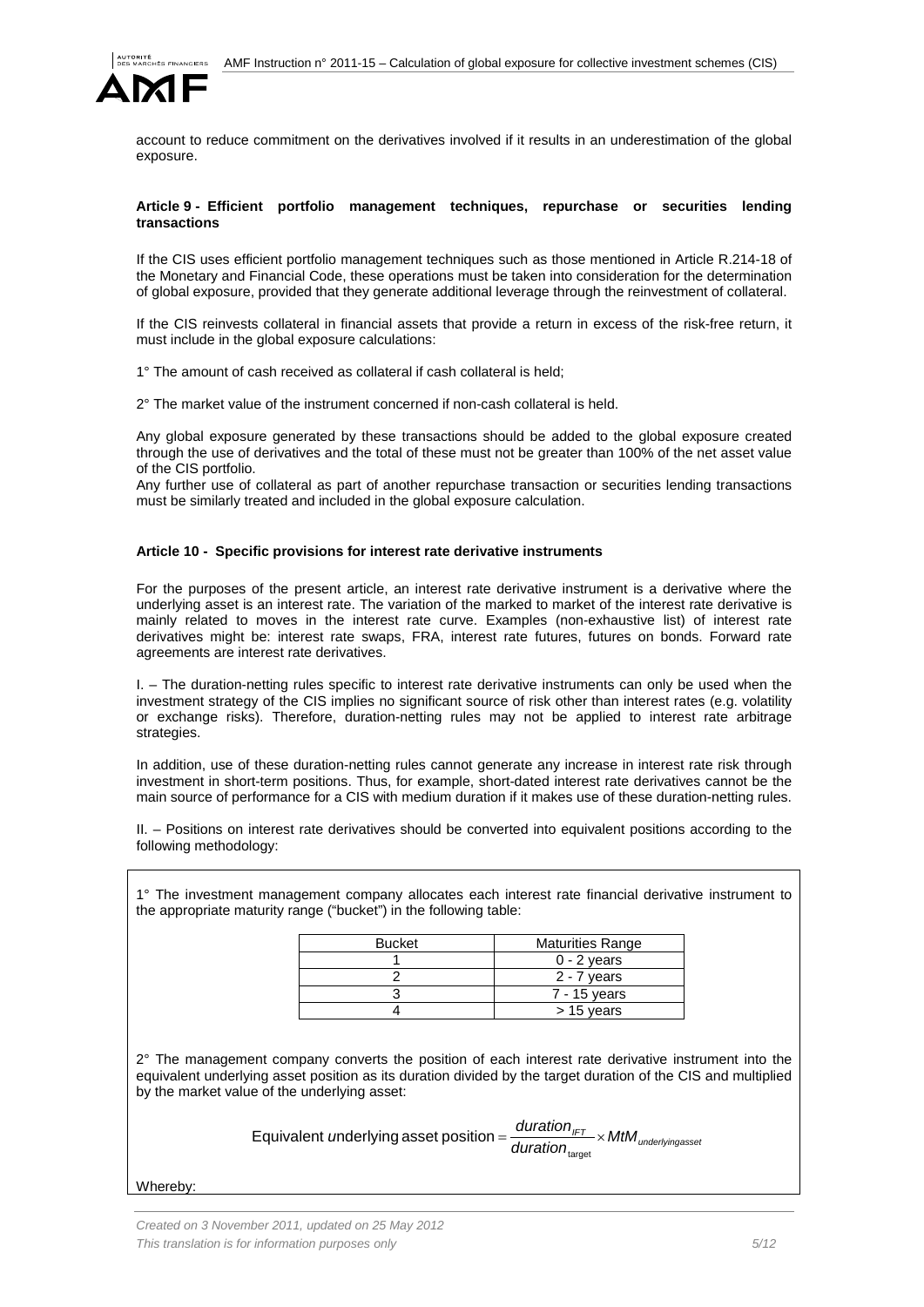

- duration<sub>FDI</sub> is the duration or sensitivity to interest rates, of the interest rate derivative;

- duration<sub>target</sub> is in line with the investment strategy, the directional positions and with the expected level of risk at any time and will be regularised otherwise. It is also in line with the portfolio duration under normal market conditions;

- MtMunderlying is the market value of the underlying asset.

3° The long and short equivalent underlying asset positions within each bucket are netted to determine the netted position of the bucket. The short or long balance is the unnetted position of the bucket.

4° The unnetted long (or short) positions in bucket (i) are netted with the remaining unnetted positions in bucket (i+1).

5° The remaining unnetted long (or short) positions in bucket (i) are netted with the unnetted positions remaining in bucket (i+2).

6° The remaining unnetted long (or short) positions in bucket (1) are finally netted with the unnetted positions remaining in bucket (4).

7° The global exposure of the collective investment scheme is the sum of:

- a) 0% of the absolute value of the netted position for each bucket;
- b) 40% of the absolute value of the netted position between two adjoining buckets (i) and (i+1);
- c) 75% of the absolute value of the netted position between buckets (i) and  $(i+2)$ ;
- d) 100% of the absolute value of the netted position between the two most remote buckets, (1) and  $(4)$ ;
- e) 100% of the absolute values of the remaining unnetted positions.

## <span id="page-5-0"></span>**Article 11 - Specific provisions for structured funds**

I. – When the CIS is a structured fund and meets the criteria set out in Article 411-80 of the AMF General Regulation, the global exposure calculation may be based on the commitment method for each scenario to which the investor may be exposed, and is applied as follows:

1° The predefined formula on which the investment strategy is based is divided into a finite number of individual scenarios,

 $2^{\circ}$  Each scenario is analysed to define whether the financial derivative instruments and transactions structuring it can be excluded from the global exposure calculation by the commitment approach and according to the provisions of Article 411-76 of the AMF General Regulation.

In addition, a scenario structured on an investment in eligible assets providing a return other than a riskfree return may only be considered as complying with Article 411-76, paragraph II of the AMF General Regulation if that investment is coupled with a guarantee of the fund investment objective under the terms of Article R. 214-19 of the Monetary and Financial Code.

3° The global exposure of each individual scenario complies with the limit of 100% of the net asset value of the CIS portfolio.

The ESMA Guidelines ESMA/2011/112 provide examples to illustrate these specific provisions.

II. - UCITS management companies which make use of the approach for the calculation of global exposure outlined above should ensure that the prospectus:

- a) contains full disclosure regarding the investment policy, underlying exposure and payoff formulas in clear language which can be easily understood by the retail investor; and
- b) includes a prominent risk warning informing investors who redeem their investment prior to maturity that they do not benefit from the predefined payoff and may suffer significant losses.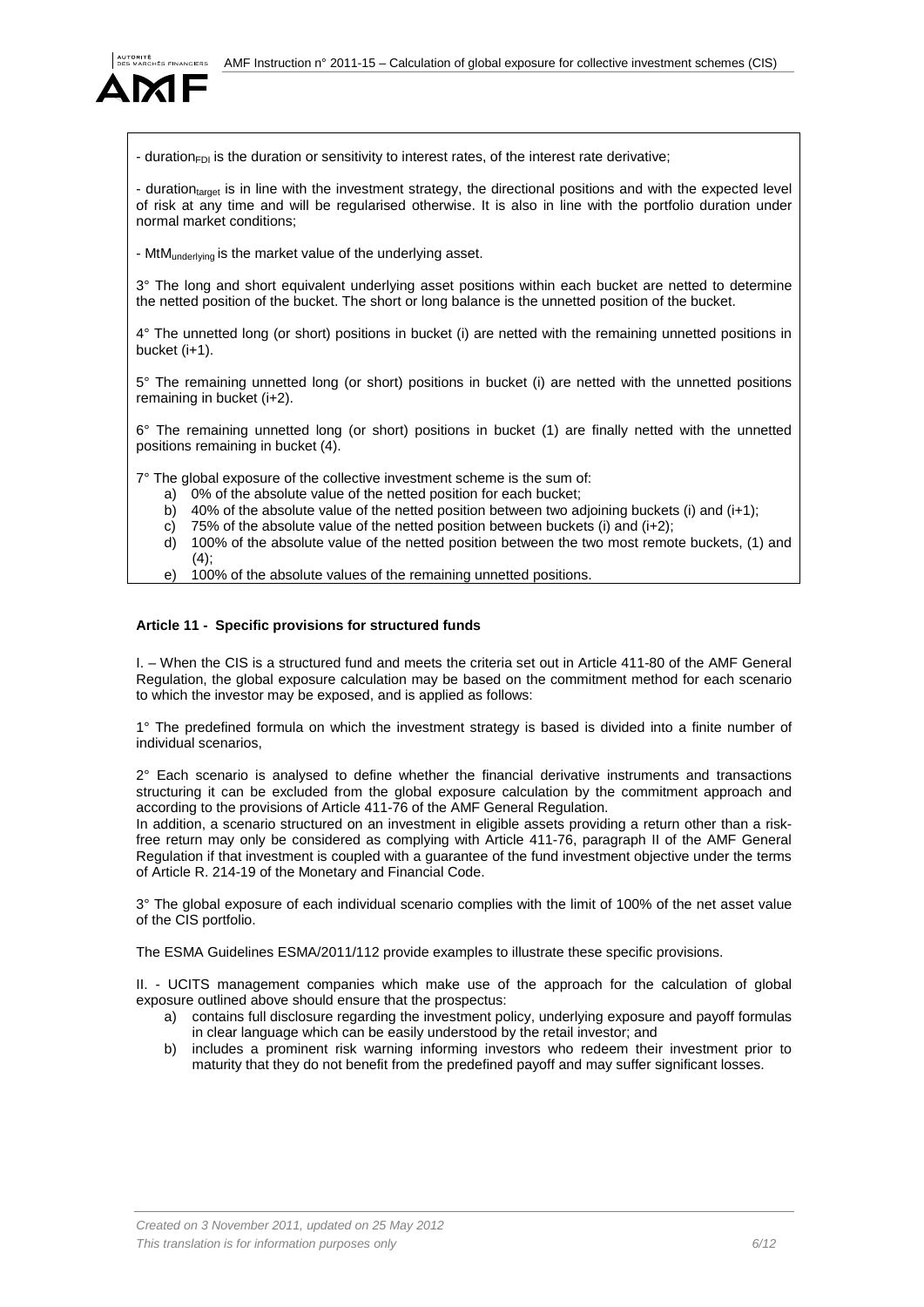

## <span id="page-6-0"></span>**2.2. Value at Risk calculation method**

#### <span id="page-6-1"></span>**Article 12 - General provisions**

The management company may calculate global exposure by a VaR approach on the terms set out in Article 411-77 of the AMF General Regulation. A confidence interval and/or a holding period differing from those mentioned in Article 411-77 of the AMF General Regulation may be used in the calculation provided that:

- The confidence interval is not below 95%:
- The holding period does not exceed 20 business days.

If other calculation parameters are used, the management company must rescale the amount it has calculated to the VAR defined in Article 411-77, paragraph II of the AMF General Regulation, under the assumption of a normal distribution with an identical and independent distribution of the risk factor returns by referring to the quantiles of the normal distribution and the square root of time rule.

## <span id="page-6-2"></span>**Article 13 - Relative VaR**

I. - In accordance with Article 411-78, paragraph II, clause 1 of the AMF General Regulation, global exposure calculated by the relative VaR approach is equal to the VAR of the CIS divided by the VaR of a reference portfolio, minus one, multiplied by the net assets. The VaR of the CIS is thus limited to twice the VaR of the reference portfolio.

II. - The reference portfolio should be unleveraged and should, in particular, not contain any financial derivative instruments or embedded derivatives, except that:

- a) If the CIS engages in a long/short type strategy, the reference portfolio may contain financial derivative instruments to gain the short exposure;
- b) If the currency risk of the CIS is hedged, it may select a currency hedged index as a reference portfolio.

The risk profile of the reference portfolio should be consistent with the investment objectives, policies and limits of the CIS.

If the risk/return profile of the CIS changes frequently or if the definition of a reference portfolio is not possible, then the relative VaR method should not be used.

The process relating to the determination and ongoing maintenance of the reference portfolio should be integrated in the risk management process and be supported by adequate procedures. The management company should define guidelines governing the composition of the reference portfolio. In addition, the actual composition of the reference portfolio and any changes should be clearly documented.

## <span id="page-6-3"></span>**Article 14 - VaR calculation model**

I. – The investment management company is responsible for choosing an appropriate model. It ensures that the model is appropriate with regard to the investment strategy being pursued and the types and complexity of the financial instruments used.

The model takes account at least of general market risk and, if possible, of other risks. The VaR model should adequately and sufficiently accurately capture the risks of the CIS, in particular:

1° It adequately captures all the material market risks associated with portfolio positions and, in particular, the specific risks associated with financial derivative instruments. For that purpose, all the risk factors which have more than a negligible influence on the fluctuation of the portfolio's value should be covered by the VaR model.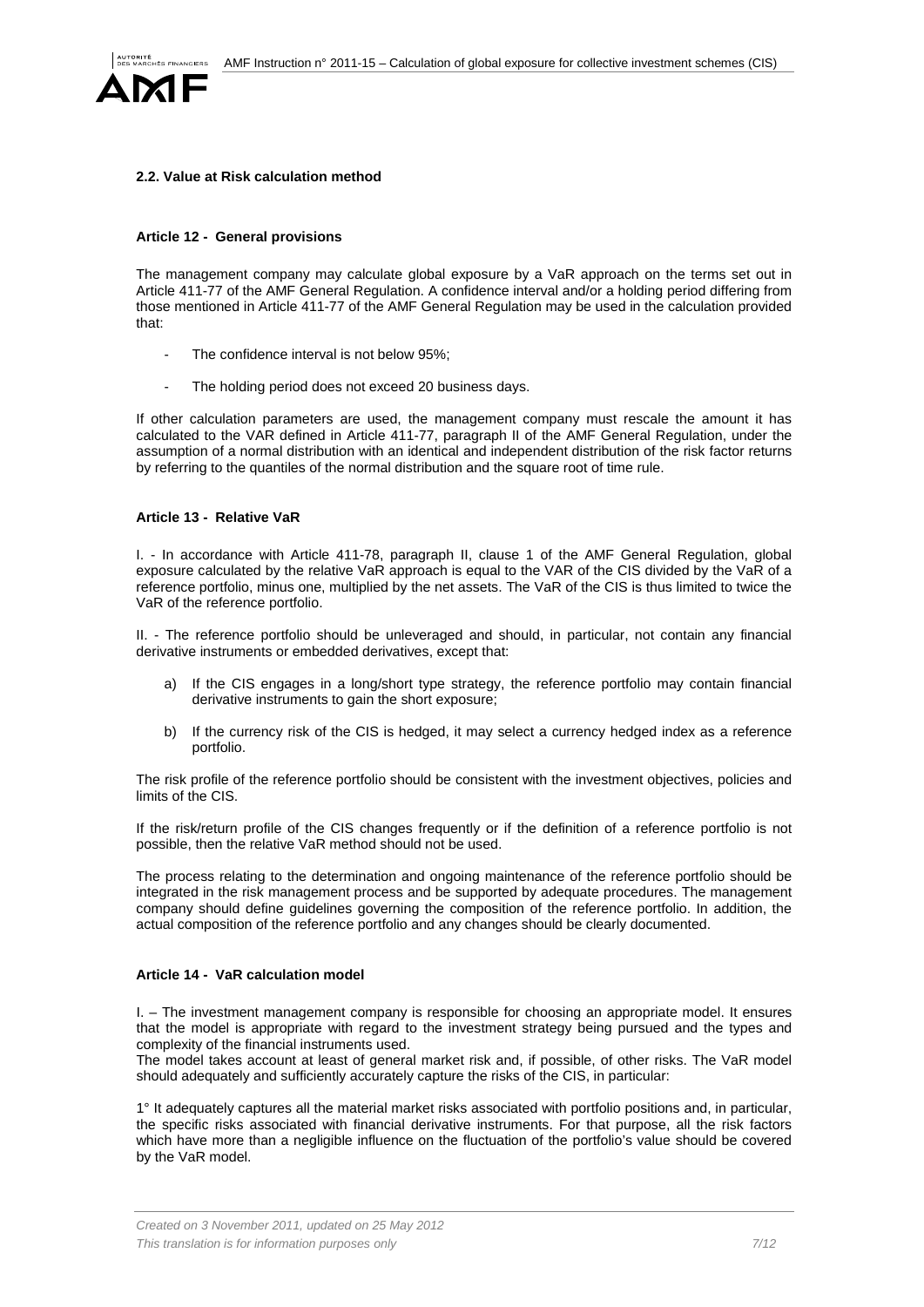

2° The quantitative models used within the VaR framework (pricing tools, estimation of volatilities and correlations, etc) should provide for a high level of accuracy.

3° The data used within the VaR framework should be consistent, robust and reliable.

### <span id="page-7-0"></span>**Article 15 - Resources and organisation of management companies using the VaR calculation method**

I. – In accordance with Article 313-53-4 of the AMF General Regulation, a management company using the VaR approach should have a permanent risk management function that is independent from its commercial and operational units. This function is responsible for validating the VaR model and reviewing it.

II. – To this effect, the investment management company implements:

1° A system for recording and back testing the calculations performed to verify that the models used capture the risks of the CIS appropriately, meaning notably that back testing should be carried out at least on a monthly basis to check that the variations in the one-day value of the portfolio are consistent with the exposure calculations used.

The management company should determine and monitor overshootings of the VaR threshold value, i.e. when the one-day change in the CIS portfolio's value exceeds the related one-day value-at-risk measure calculated by the model.

If the percentage of overshootings appears to be too high, the CIS should review the VaR model and make appropriate adjustments, which should be documented.

The senior management should be informed at least on a quarterly basis if the number of overshootings for each CIS over the most recent 250 business days exceeds 4 in the case of a 99% confidence interval. This information should contain an analysis and explanation of the sources of overshootings and a statement of what measures, if any, have been taken.

 $2^{\circ}$  A rigorous, comprehensive, risk-adequate stress testing program adapted to the composition and market conditions of the CIS should be conducted to simulate its behaviour in crisis situations.

The stress testing program should be designed to measure any potential major depreciation of the CIS value as a result of unexpected changes in the relevant market parameters and correlation factors. Conversely, where appropriate, it should also measure changes in the relevant market parameters and correlation factors, which could result in major depreciation of the CIS value.

The stress tests should be adequately integrated into the risk management process and the results should be considered when making investment decisions for the CIS.

The stress tests should cover all risks which influence the net asset value of the CIS to any significant degree, in particular those risks which are not fully captured by the VaR model used (specific risks). They should be appropriate for analysing potential situations in which the use of significant leverage would expose the CIS to significant downside risk and could potentially lead to the default of the CIS.

They take account at least of the risks relating to an extreme event the CIS might be exposed to (risk that the value of a financial instrument changes in a sudden way when compared with the behaviour of the general market and in a way that goes well beyond the normal range of fluctuations in value, default risk).

They should focus mainly on those risks which, though not significant in normal circumstances, are likely to be significant in stress situations, such as the risk of unusual correlation changes, the illiquidity of markets in stressed market situations or the behaviour of complex structured products under stressed liquidity conditions.

They should be carried out on a regular basis, at least once a month. Additionally, they should be carried out whenever a change in the value or composition of a CIS or a change in market conditions makes it likely that the test results will differ significantly. The results of these tests should be filed and taken into consideration when making any investment decisions.

The management company should implement clear procedures and develop an adequate stress-testing programme on the basis of such procedures. It should explain why the program is suitable for the CIS. Reasons should be given if it is intended to deviate from the programme.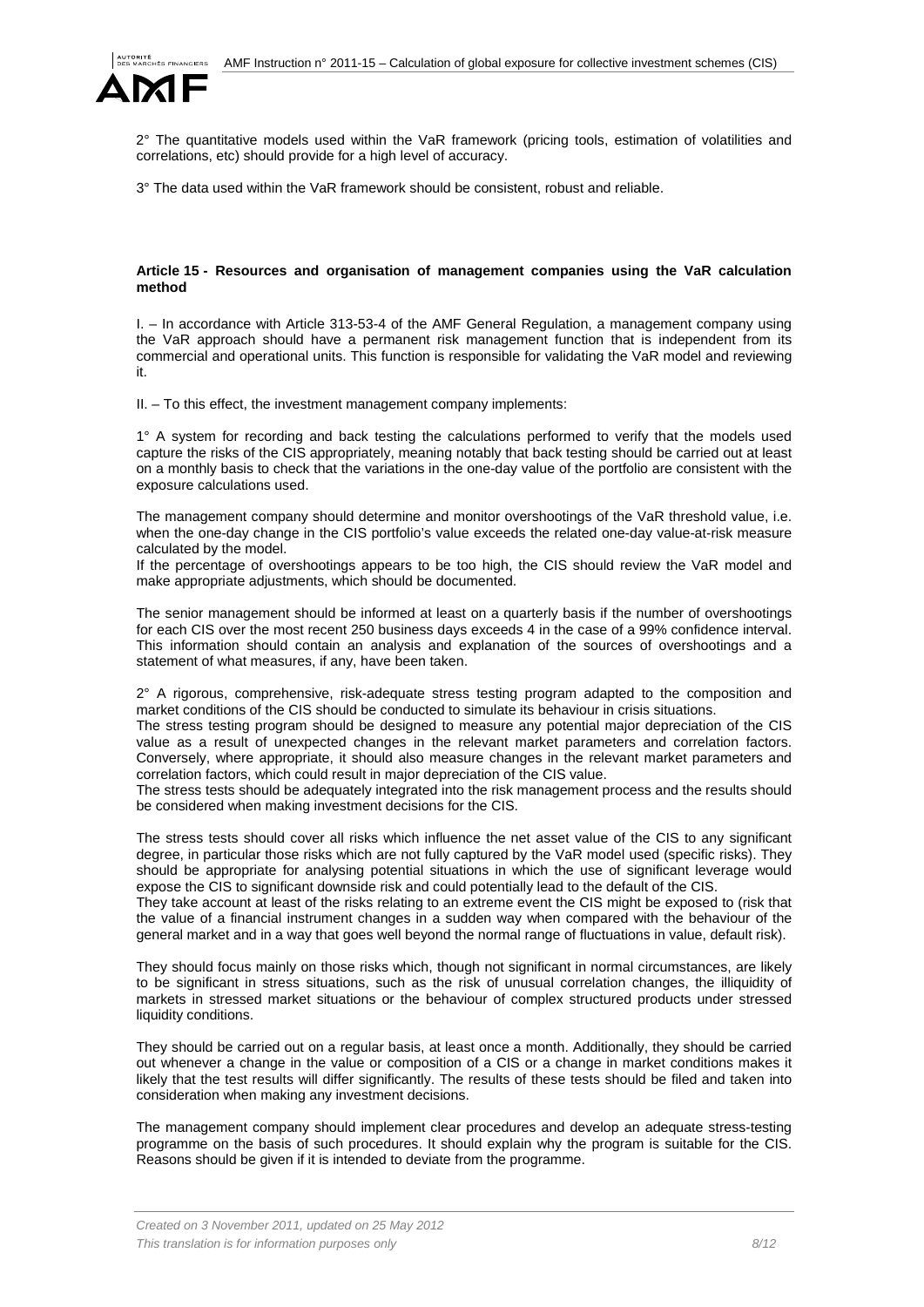

- III. The following are described in detailed documentation:
	- a) The operating principles of the VaR models, providing details of the calculation techniques used, including the risks covered by the model, the methodology, the mathematical assumptions and foundations, the data used, the accuracy and completeness of the risk assessment, the methods used to validate the model, the validity range of the model and its operational implementation;
	- b) The back testing process;
	- c) The stress testing process.

## <span id="page-8-0"></span>**Article 16 - Disclosure**

I. – The method chosen by the management company to calculate the global exposure of a CIS it manages (i.e. commitment approach, relative VaR or absolute VaR) should be disclosed in the prospectus and in the annual report.

II. – When the management company uses VaR approaches to calculate the global exposure of a CIS it manages, it should monitor the leverage level of the CIS regularly.

Therefore, the expected level of leverage of the CIS, calculated as the sum of the notionals of the positions on the derivatives used, should be disclosed in the prospectus and in the annual report, along with the possibility for the CIS to reach higher leverage levels.

If the relative VaR approach is used, information on the reference portfolio should be disclosed in the prospectus detailed memo and in the annual report.

III. - The VaR levels of the CIS should be published in the annual report. In this respect, the information provided should at least include the lowest, the highest and the average VaR levels calculated during the financial year.

The model and inputs used for the calculation, such as the confidence interval and data sample size, should be disclosed.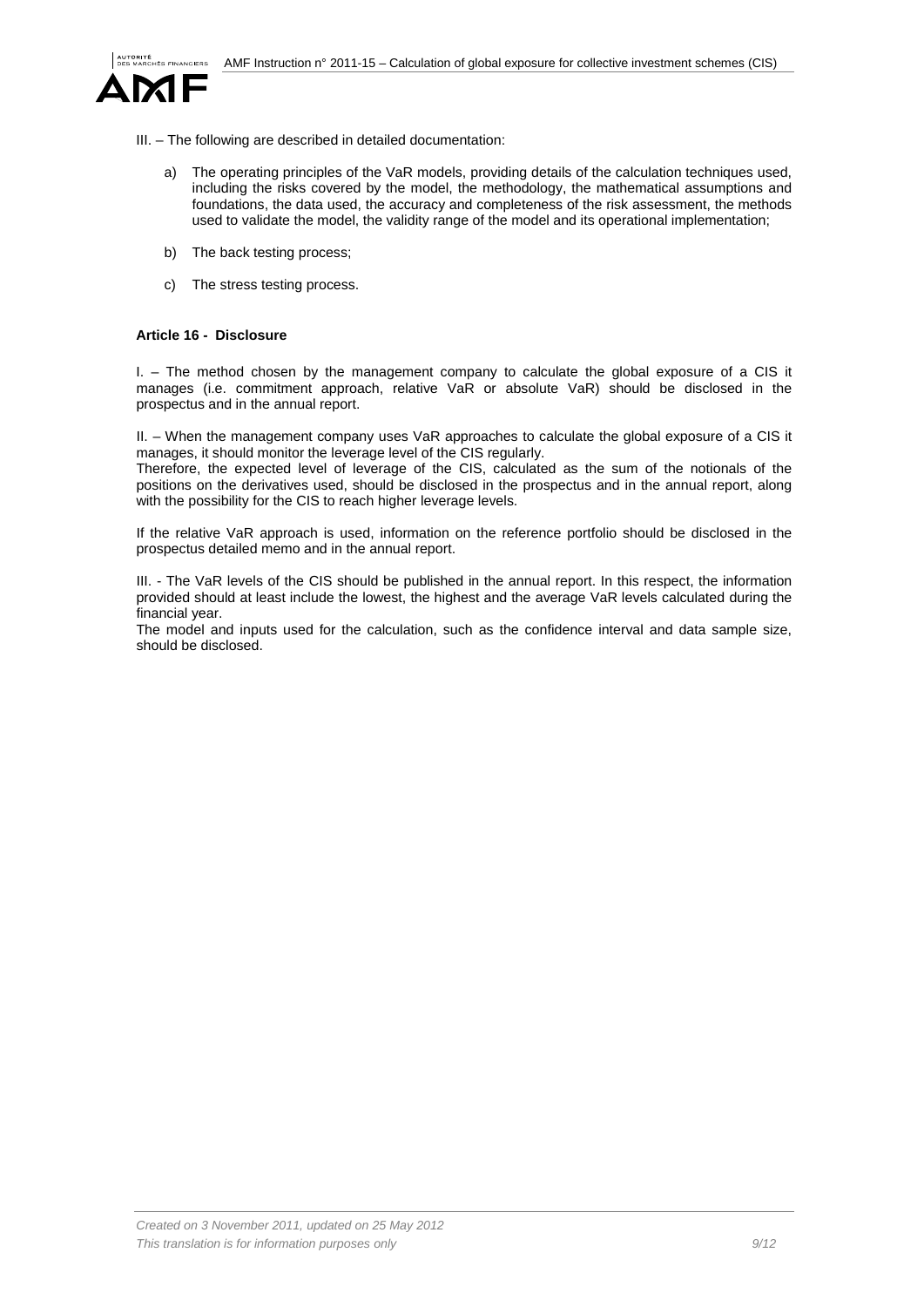

## **Annexe I Methods for the conversion of standard derivatives into the market value of an equivalent position in the underlying asset**

|                                                                    | <b>Bond Future</b>                       | Number of contracts * notional contract size * market                           |
|--------------------------------------------------------------------|------------------------------------------|---------------------------------------------------------------------------------|
|                                                                    |                                          | price of the cheapest-to-deliver reference bond                                 |
|                                                                    | <b>Interest Rate Future</b>              | Number of contracts * notional contract size                                    |
| <b>Futures</b>                                                     | <b>Currency Future</b>                   | Number of contracts * notional contract size                                    |
|                                                                    | <b>Equity Future</b>                     | Number of contracts * notional contract size * market                           |
|                                                                    |                                          | price of underlying equity share                                                |
|                                                                    | <b>Index Future</b>                      | Number of contracts * notional contract size * index level                      |
|                                                                    | Plain Vanilla Bond Option                | Notional contract value * market value of underlying                            |
|                                                                    |                                          | reference bond * delta                                                          |
|                                                                    | Vanilla<br>Plain<br>Equity               | Number of contracts*notional contract size* market value                        |
|                                                                    | Option                                   | of underlying equity share * delta                                              |
|                                                                    | Plain<br>Vanilla<br>Interest             | Notional contract value * delta                                                 |
|                                                                    | Rate Option                              |                                                                                 |
|                                                                    | Plain Vanilla Currency                   | Notional contract value of currency leg(s) * delta                              |
| Plain Vanilla Options                                              | Option                                   |                                                                                 |
| (bought/sold puts and                                              | Vanilla<br>Plain<br>Index                | Number of contracts*notional contract size* index level *                       |
| calls)                                                             | <b>Options</b>                           | delta                                                                           |
|                                                                    | Plain Vanilla Options on                 | Number of contracts*notional contract size* market value                        |
|                                                                    | <b>Futures</b>                           | of underlying asset * delta                                                     |
|                                                                    | Swaptions:                               | Reference swap commitment conversion amount (see                                |
|                                                                    |                                          | below) * delta                                                                  |
|                                                                    | Warrants and Rights                      | Number of shares/bonds * market value of underlying                             |
|                                                                    |                                          | referenced instrument * delt                                                    |
|                                                                    | Plain<br>Vanilla                         | Market value of underlying (the notional value of the fixed                     |
|                                                                    | Fixed/Floating<br>Rate                   | leg may also be applied)                                                        |
|                                                                    | Interest<br>Rate<br>and                  |                                                                                 |
|                                                                    | Inflation Swaps                          |                                                                                 |
|                                                                    | <b>Currency Swap</b>                     | Notional value of currency leg(s)                                               |
|                                                                    | Cross currency Interest                  | Notional value of currency leg(s)                                               |
|                                                                    | <b>Rate Swaps</b>                        |                                                                                 |
| Swaps                                                              | <b>Basic Total Return Swap</b>           | Underlying market value of reference assets                                     |
|                                                                    | Non-Basic Total Return                   | Cumulative underlying market value of both legs of the                          |
|                                                                    | Swap                                     | <b>Total Return Swap</b>                                                        |
|                                                                    | Name<br>Credit<br>Single<br>Default Swap | Protection Seller - The higher of the market value of the                       |
|                                                                    |                                          | underlying reference asset or the notional value of the<br>Credit Default Swap. |
|                                                                    |                                          | Protection Buyer - Market value of the underlying                               |
| <b>Forwards</b>                                                    |                                          | reference asset                                                                 |
|                                                                    | <b>Contract for Differences</b>          | Number of shares/bonds * market value of underlying                             |
|                                                                    |                                          | referenced instrument                                                           |
|                                                                    | FX forward                               | Notional value of currency leg(s)                                               |
|                                                                    | Forward Rate Agreement                   | Notional value                                                                  |
|                                                                    |                                          | A derivative providing leveraged exposure to an                                 |
| Leveraged exposure to indices or indices with<br>embedded leverage |                                          | underlying index, or indices that embed leveraged                               |
|                                                                    |                                          | exposure to their portfolio, must apply the standard                            |
|                                                                    |                                          | applicable commitment approach to the assets in question                        |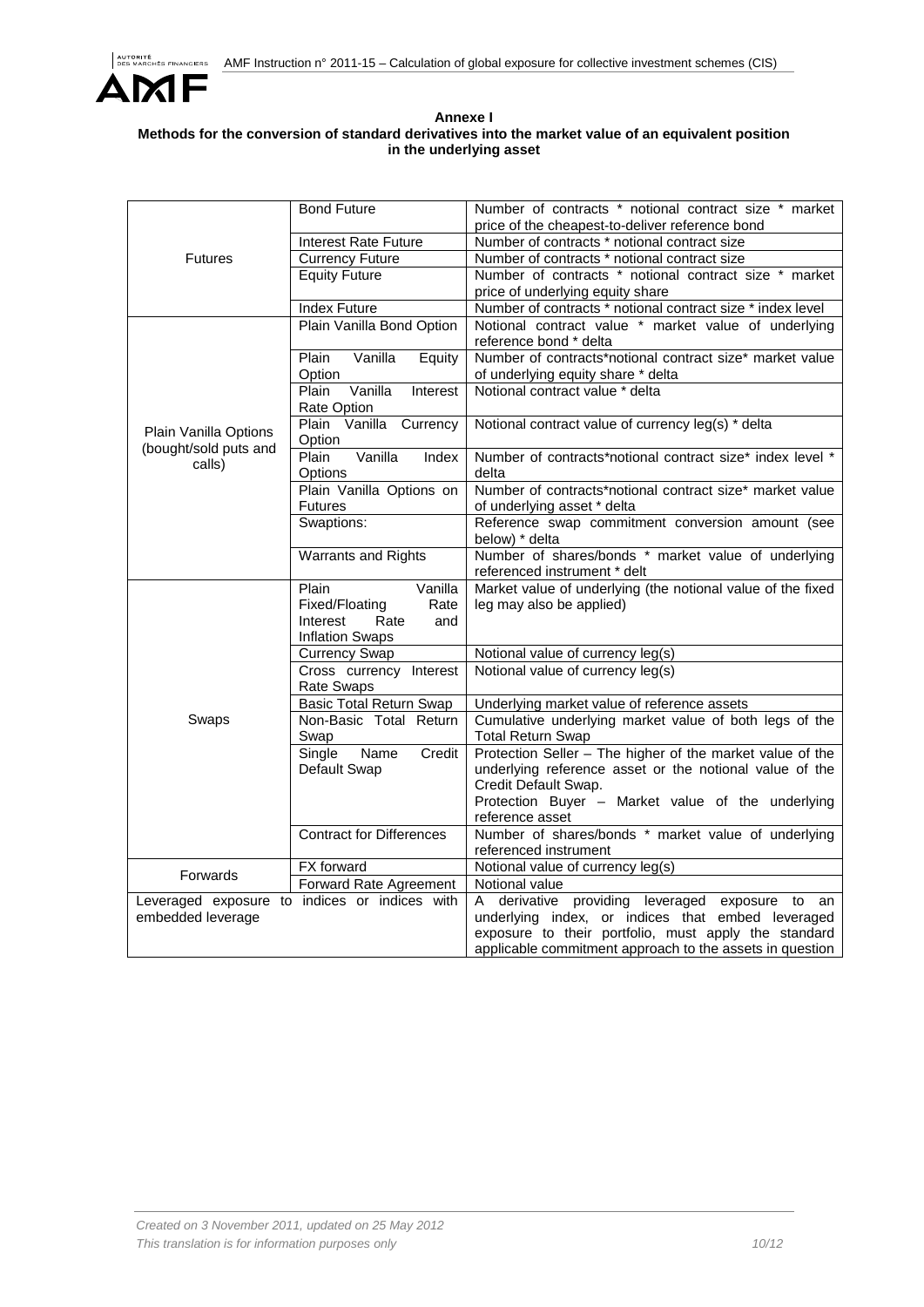

## **Annexe II Methods for the conversion of embedded derivatives into the market value of an equivalent position in the underlying asset**

| Convertible Bond              | Number of referenced shares * market value of underlying reference shares *<br>delta |
|-------------------------------|--------------------------------------------------------------------------------------|
| Credit Linked Notes           | Market value of underlying reference asset(s)                                        |
| <b>Partly Paid Securities</b> | Number of shares/bonds * market value of underlying referenced instruments           |
| Warrants and Rights           | Number of shares/bonds * market value of underlying referenced instrument *<br>delta |